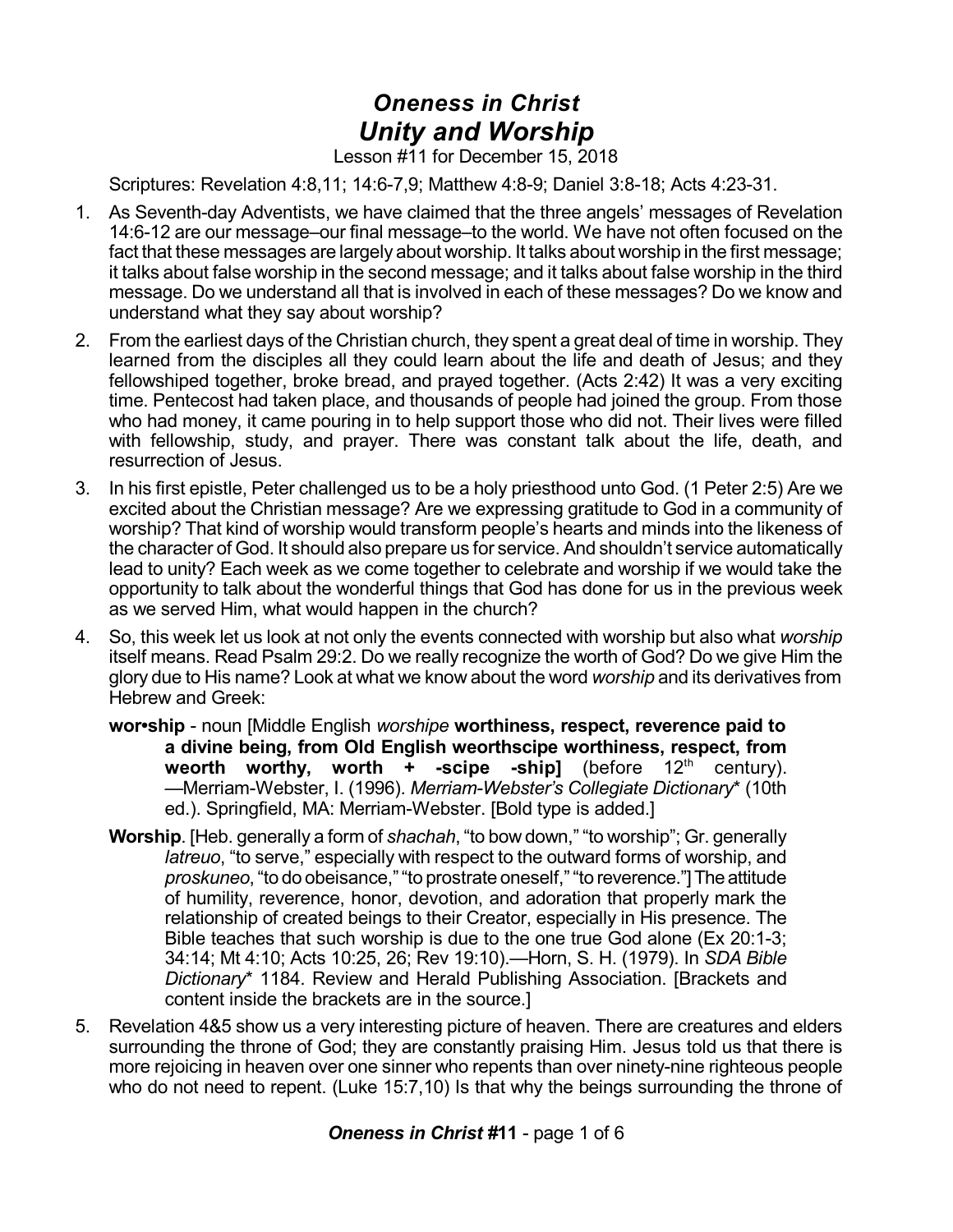God are rejoicing? Who are those creatures? What kind of beings are they?

- 6. What do you think is implied by the statement that "Holy, holy, holy, is the Lord God Almighty, who was, who is, and who is to come"? (Revelation 4:8) Don't you think our supremelyintelligent God would get tired of hearing the same words over and over again? And notice the response of the 24 elders: They fall down before the One who sits on the throne and throw their crowns down in front of Him. Do they ever pick them up? But, all these beings who surround the throne of God are constantly giving Him glory, honor, power, and praise.
- 7. In Revelation 5:9-14, they proclaim that Jesus Christ is worthy to take the scroll and break open its seals. Ellen White told us that scroll is a history of all the events of this world. Surely, Jesus is the one who is worthy to open that scroll and talk about all that has happened here on planet earth.

**Revelation 5:12**: "The Lamb who was killed is worthy, to receive power, wealth, wisdom, and strength, honour, glory, and praise!" —American Bible Society. (1992). *The Holy Bible: TheGood News Translation*\*(2nd ed., Revelation 5:12). New York: American Bible Society*.*

- 8. **God's ways sometimes seem like very strange ways. Imagine winning the greatest controversy of all time by dying! Of course, He had to rise from the grave three days later to confirm that His victory was successful.**
- 9. But, what leads to all this worship in the throne room of God in heaven? From our perspective here on planet earth, does it seem that God is winning?
- 10. When events on planet earth come to an end, God's faithful people will also worship Him by saying:

**" 'Great and marvelous are Your works, Lord God Almighty! Just and true are Your ways, O King of the saints! Who shall not fear You, O Lord, and glorify Your name? For You alone are holy. For all nations shall come and worship before You, for Your judgments have been manifested.' "** —Revelation 15:3-4, *New King James Version*.\* [Bold type is added.]

- 11. So, why do we worship God? The answer, of course, is that without God, we would not exist; He is our Creator and our Redeemer. But, more than that, we worship Him because of who He is! We adore Him, we reverence Him, we praise Him, we love Him, and we obey Him because He is worthy.
- 12. Fortunately for us, He has chosen to reveal Himself through the Holy Scriptures. And thus, we can get to know Him.
- 13. We worship God–Father, Son, and Holy Spirit–because of all that They have done for us; but, even more so because of Their very natures resulting in the way They run Their universe. We worship Them because Their very nature–love–is the only way to run a universe with transparency and fairness. In contrast to Satan's way–selfishness–there can be no comparison. Selfishness is–by its nature–self-destructive.
- 14. Jesus Himself said to Phillip when Phillip questioned Him as recorded in John 14:8-14 that if we have seen Him (Jesus), we have seen the Father.

Had God the Father come to our world and dwelt among us, humbling Himself, veiling His glory, that humanity might look upon Him, the history that we have of the life of Christ would not have been changed.... In every act of Jesus, in every lesson of His instruction, we are to see and hear and recognize God. In sight, in hearing, in effect, it is the voice and movements of the Father.—Ellen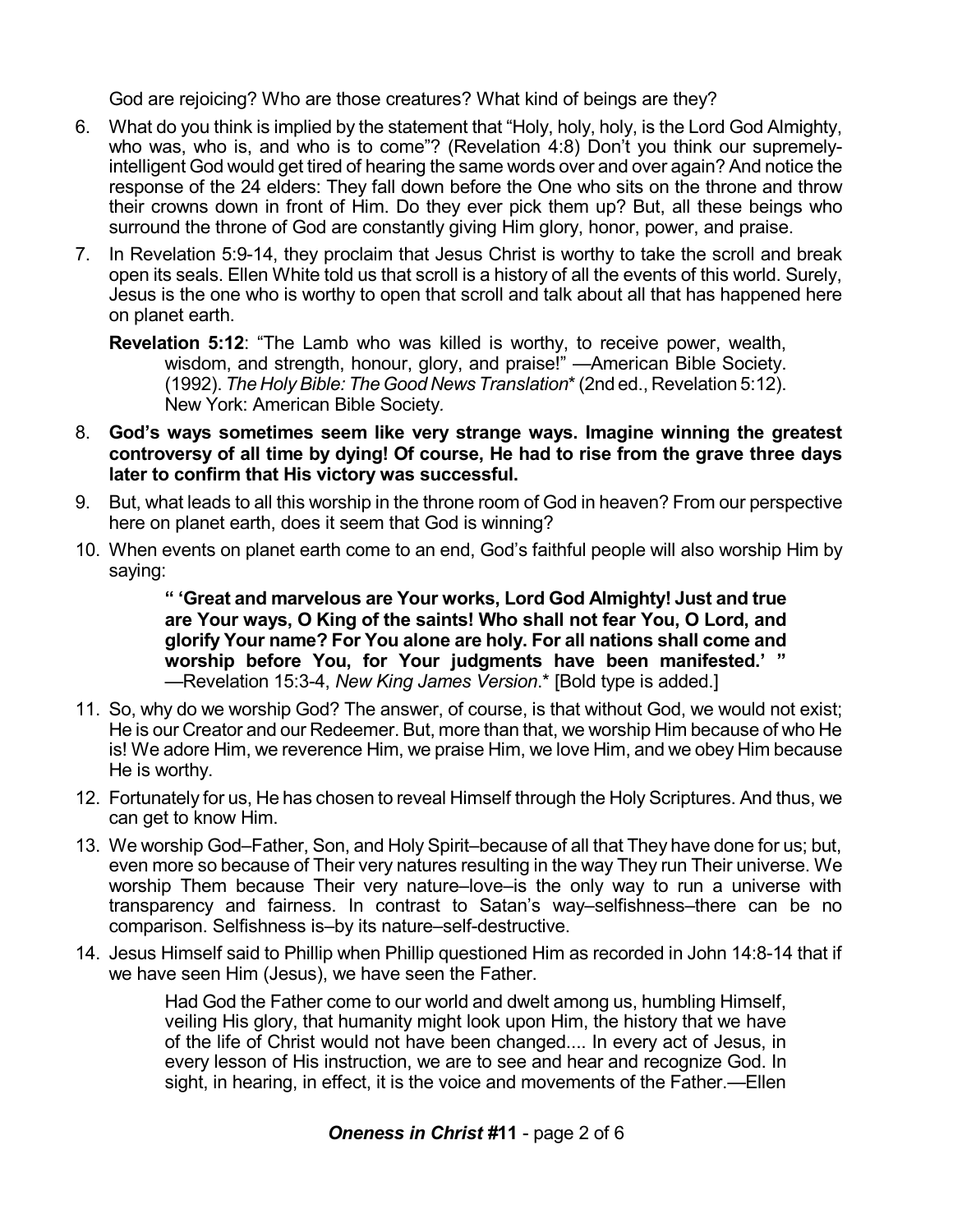G. White, *That I May Know Him*\* 338.4.

- 15. When we have a correct understanding and appreciation for who God is, awe and faithfulness is the only appropriate response. Where would we be if Jesus had chosen not to come to this earth, live, die, and rise again? Every night, Father and Son planned for the next day.
- 16. But, Satan is alive and "well." And he wants more than anything else to be praised and worshiped. He even asked Jesus to bow down to him! (Matthew 4:8-9) It is hard even to imagine such arrogance. But, there are other examples of such arrogance elsewhere in Scripture. Read Daniel 3:8-18. Nebuchadnezzar was sure that he could replace the image he had seen in vision with an image of solid gold and force all of his subjects to bow down to it–him. But, the response of the three young Jewish worthies completely turned the worship of that golden image upside down.

Important are the lessons to be learned from the experience of the Hebrew youth on the plain of Dura....

The season of distress before God's people will call for a faith that will not falter. **His children must make it manifest that He is the only object of their worship, and that no consideration, not even that of life itself, can induce them to make the least concession to false worship. To the loyal heart the commands of sinful, finite men will sink into insignificance beside the word of the eternal God. Truth will be obeyed though the result be imprisonment or exile or death.**—Ellen G. White, *Prophets and Kings*\* 512.1- 513.0. [Bold type is added.]

- 17. But, the fight over who we should worship will not end until all things are made new.
	- **Revelation 13:15-17:** <sup>15</sup>The second beast was allowed to breathe life into the image of the first beast, so that the image could talk and put to death all those who would not worship it. <sup>16</sup>The beast forced all the people, small and great, rich and poor, slave and free, to have a mark placed on their right hands or on their foreheads. <sup>17</sup>No one could buy or sell without having this mark, that is, the beast's name or the number that stands for the name.—*Good News Bible*.\*
	- **Revelation 14:9-11**: <sup>9</sup> A third angel followed the first two, saying in a loud voice, "Whoever worships the beast and its image and receives the mark on their forehead or on their hand <sup>10</sup>will themselves drink God's wine, the wine of his fury, which he has poured at full strength into the cup of his anger! All who do this will be tormented in fire and sulphur before the holy angels and the Lamb.  $11$ The smoke of the fire that torments them goes up for ever and ever. There is no relief day or night for those who worship the beast and its image, for anyone who has the mark of its name."—*Good News Bible*.\*
- 18. Is it really possible to force someone to truly worship you–or anyone? You can force a person to go through the motions; but, is that true worship?
- 19. How has Satan tried to get people to worship him down through the ages? From the days of Cain and Abel down to the very events of the second coming, Satan has done his best to bring that about.
	- **Isaiah 14:14**: You said you would climb to the tops of the clouds and be like the Almighty.—*Good News Bible*.\*
- 20. So, how could we possibly be deceived by the Devil? We are born selfish. As infants, all we can think about is our own needs. And for many that selfishness never really goes away. We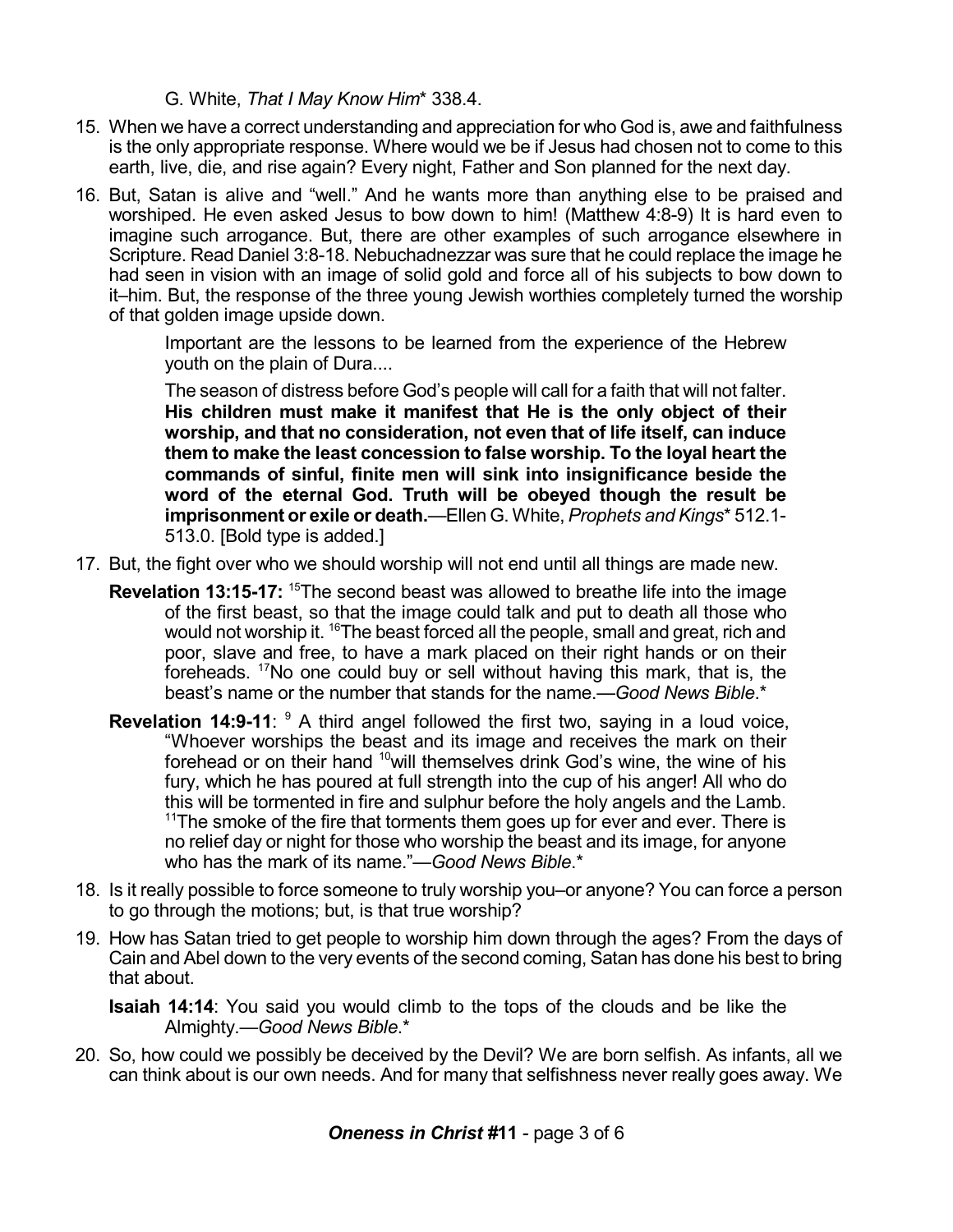want things–a nice home, a nice car, a comfortable job, plenty of money, etc. While there is nothing essentially wrong with those things, they can take a top priority in our lives and crowd out worship of God and service to others which are the really important ways to prepare for a life in companionship and love of God forever.

- 21. Read Revelation 14:6-20. Notice that these verses tell us that God has an eternal message of good news for us; He is challenging us to honor God, praise His greatness, and worship Him. The second and third angels' messages are warnings against worshiping the false christ.
- 22. The three angels' messages are followed in Revelation 14 by two pictures suggesting that the harvest is ready and that it is time to reap.

**It is interesting to note that at the end of time worship is identified as a key issue in the great controversy for the allegiance of the human race.** This worldwide announcement is a call to worship the Creator.

"The central issue in the final crisis will be worship. Revelation makes clear that the test will not be denial of worship, **but rather who is worshiped**. At the time of the end, only two groups of people will be in the world: those who fear and worship the true God *(11:1, 18; 14:7)* and those who hate the truth and are worshipers of the dragon and the beast *(13:4-8, 14:9-11)*. . . .

**"If worship is the central issue in the final conflict, no wonder then that God sends His end-time gospel urging the inhabitants of the earth to take Him seriously and worship Him as the Creator, the only One worthy of worship."**—Ranko Stefanovic, *Revelation of Jesus Christ: Commentary on the Book of Revelation* (Berrien Springs, Mich.: Andrews University Press, 2002), pp. 444, 445.—*Adult Sabbath School Bible Study Guide*\* for Tuesday, December 11. [Bold type is added.]

- 23. So, what should be our main emphasis as we worship God? The early church experience teaches us that what they were most interested in was knowing the details of the life, death, and resurrection of Jesus Christ. But, that was based on an understanding of the Old Testament and the prophecies which pointed forward to the Messiah.
- 24. We can find several places in Scripture where people are commended for studying God's Word; that is an essential part of worship. You cannot worship God and hold Him as worthwhile unless you know about Him. See 2 Kings 22:8-13; Acts 17:10-11; and 2 Timothy 3:14-17. How many people today "worship" entertainers? Or, sports figures?

Wherever the truths of the gospel are proclaimed, those who honestly desire to do right are led to a diligent searching of the Scriptures. **If, in the closing scenes ofthis earth's history,those to whomtesting truths are proclaimed would follow the example of the Bereans, searching the Scriptures daily, and comparing with God's word the messages brought them, there would today be a large number loyal to the precepts of God's law, where now there are comparatively few**.—Ellen G. White, *The Acts of the Apostles*\* 232.1. [Bold type is added.]

- 25. So, how could our church in the 21<sup>st</sup> century come together and study God's Word more effectively and conclude by worshiping God more correctly? Are we each firmly-enough grounded in the Scriptures so that we could give a clear answer to anyone who asks us about the truths in which we believe? (1 Peter 3:15) Peter apparently recognized that new truths would be revealed by a careful study of Scripture.
	- **2 Peter 1:12**: And so I will always remind you of these matters, even though you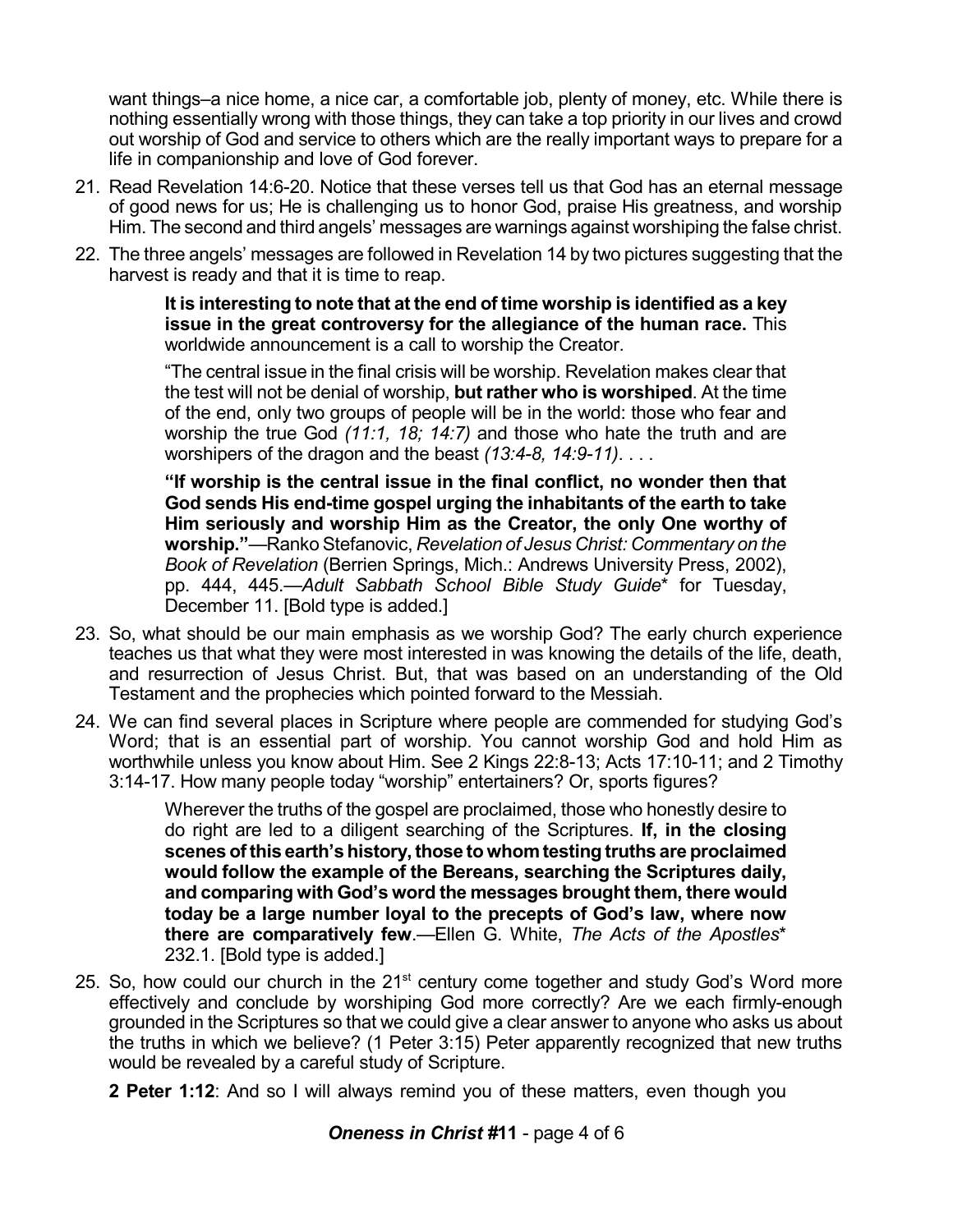already know them and are firmly grounded in the truth you have received.—*Good News Bible*.\*

- 26. Study of the ancient customs and of documents from the very early days of the Christian church suggests that during fellowship meals, someone would offer a special blessing over the bread and drink in memory of the death and resurrection of Jesus. Of course, they were looking forward to His very-soon return. (See Acts 2:46-47.) Are we?
- 27. Prayer is one of the important aspects of worship. (See Acts 1:14; 4:23-31; 12:12.) Notice that two of these occasions happened because Peter–and in one case, John–were miraculously released from prison.
- 28. Have we as a church experienced the unity which comes from praying together? How does prayer lead to greater unity? Members of a family virtually always unite in opposition and defense against any external enemy. They may squabble with each other incessantly; but, when an external enemy shows up, they stand shoulder to shoulder.
- 29. Another very important aspect of worship is the seventh-day Sabbath. Clearly, one of our major ways of maintaining fellowship and unity is based on the fact that we come together to worship on Sabbath. Notice these words from Ellen White about the effects of faithfully observing the seventh day Sabbath.

**It was to keep this truth ever before the minds of men, that God instituted the Sabbath in Eden; and so long as the fact that He is our Creator continues to be a reason whywe should worship Him, so long theSabbath will continue as its sign and memorial. Had the Sabbath been universally kept, man's thoughts and affections would have been led to the Creator as the object of reverence and worship, and there would never have been an idolater, an atheist, or an infidel.**—Ellen G. White, *The Great Controversy*\* 437.2-438.0. [Bold type is added.]

- 30. Clearly, the Sabbath was intended to remind us of God's creation. Creation was the first issue that led Satan to rebel. He wanted to be a creator like Michael the Archangel. When we worship the true Creators–Father, Son, and Holy Spirit–we are recognizing that Satan and all that he stands for are not to be worshiped for any reason whatsoever.
- 31. In the 21<sup>st</sup> century when someone mentions *worship*, the discussion often turns to styles of music, the organization of the divine service, etc. But, true worship can happen anywhere, at any time, when we turn our thoughts to God and all that He/They have done for us and will do for us because of who They are.
- 32. Would it be correct to say that worship is the Christian's thankful and awesome response to God for all that He has done for us? Are you thankful that He has answered the questions in the great controversy to the satisfaction of all who study it carefully? Are you thankful that He has provided a means for our salvation? What does it mean to you to know that Jesus, the King of heaven, died for you?
- 33. We worship God not just because of what He/They have done or will do for us, but also because of the very nature of Their beings, the love that They have demonstrated and the government that has resulted from that love.
- 34. So, could you correctly identify the meaning of *worship*? What does *worship* actually mean to you? *Worship* should mean holding someone or something in our thinking as of true ultimate worth-ship. One of Satan's most successful ploys today is convincing people he does not exist.
- 35. Have we carefully thought through the two sides in the great controversy? If we focus on what God has done versus what Satan has done, isn't that sufficient reason for worshiping God and rejecting Satan?